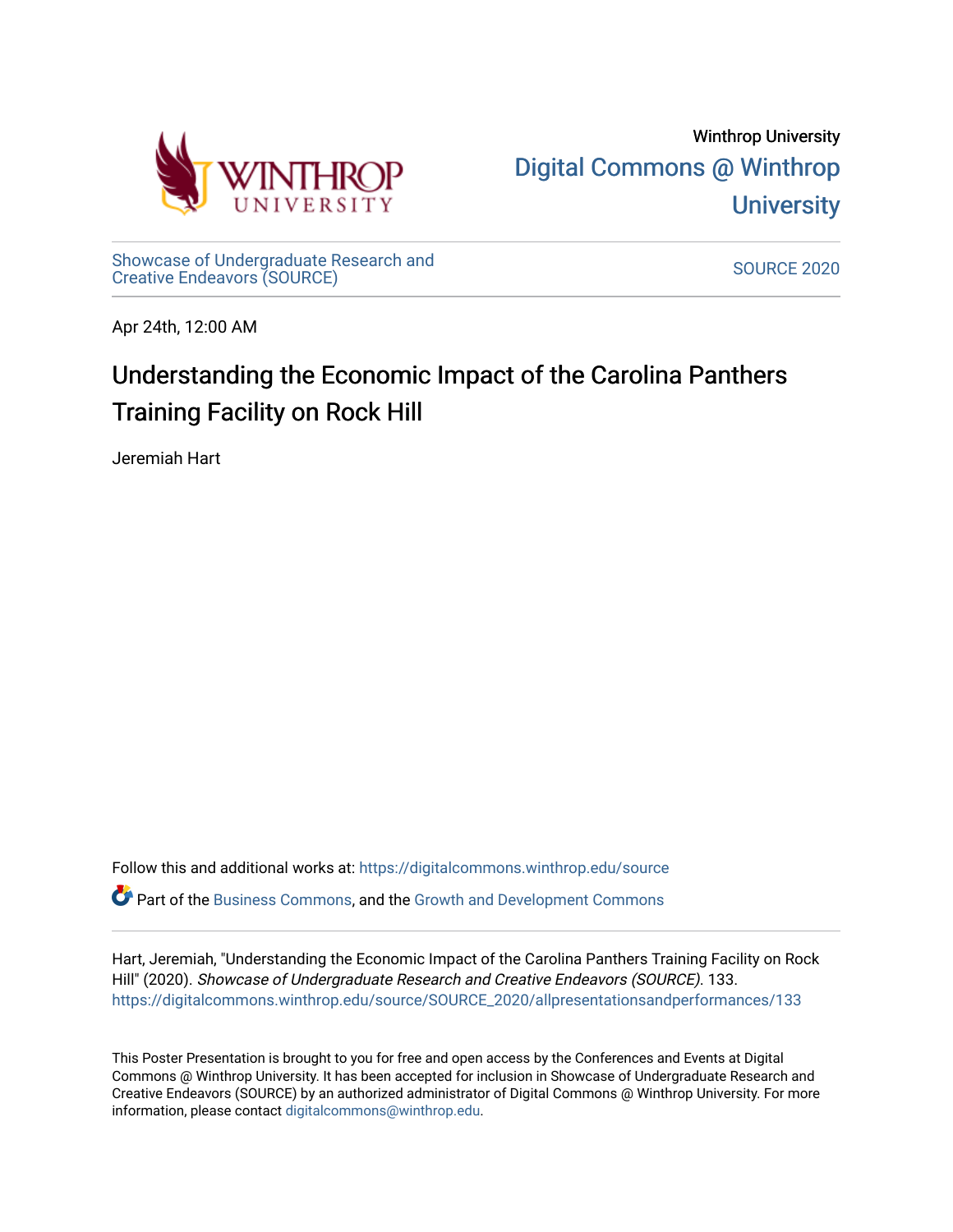## **Understanding the Economic Impact of the Carolina Panthers Training Facility on Rock Hill**

## Jeremiah Hart

## **Abstract**

In June of 2019, the construction of both a new training facility and headquarters for Charlotte's largest sports franchise was announced. Rock Hill, SC was selected as the new site for the facilities. This decision was notable for a number of reasons: foremost, the number of new residents that would be drawn into the region via jobs created by the construction of the new facilities. In order to better understand the outcomes of the Panther's investment, this paper will examine similar investments in other locales by other professional sports teams. These include "The Star," a facility constructed by the Dallas Cowboys in Frisco, Texas, and other stadiums in Baltimore and St. Louis. This paper will assess how different types and levels of sports facility investment impact the local job market of a city. Some notable points of focus are: What types of jobs are created? Do different types of sports facilities induce higher paying jobs? Is it possible to find a relationship between spending by the sports team and the number or type of jobs? Are they higher income jobs, or lower income? This research finds that overall, stadiums have a mixed impact on local economies and jobs. In some sectors employment decreases, however this is offset by jobs created by the sports complex, suggesting a shift. Also, wages typically rise across all sectors.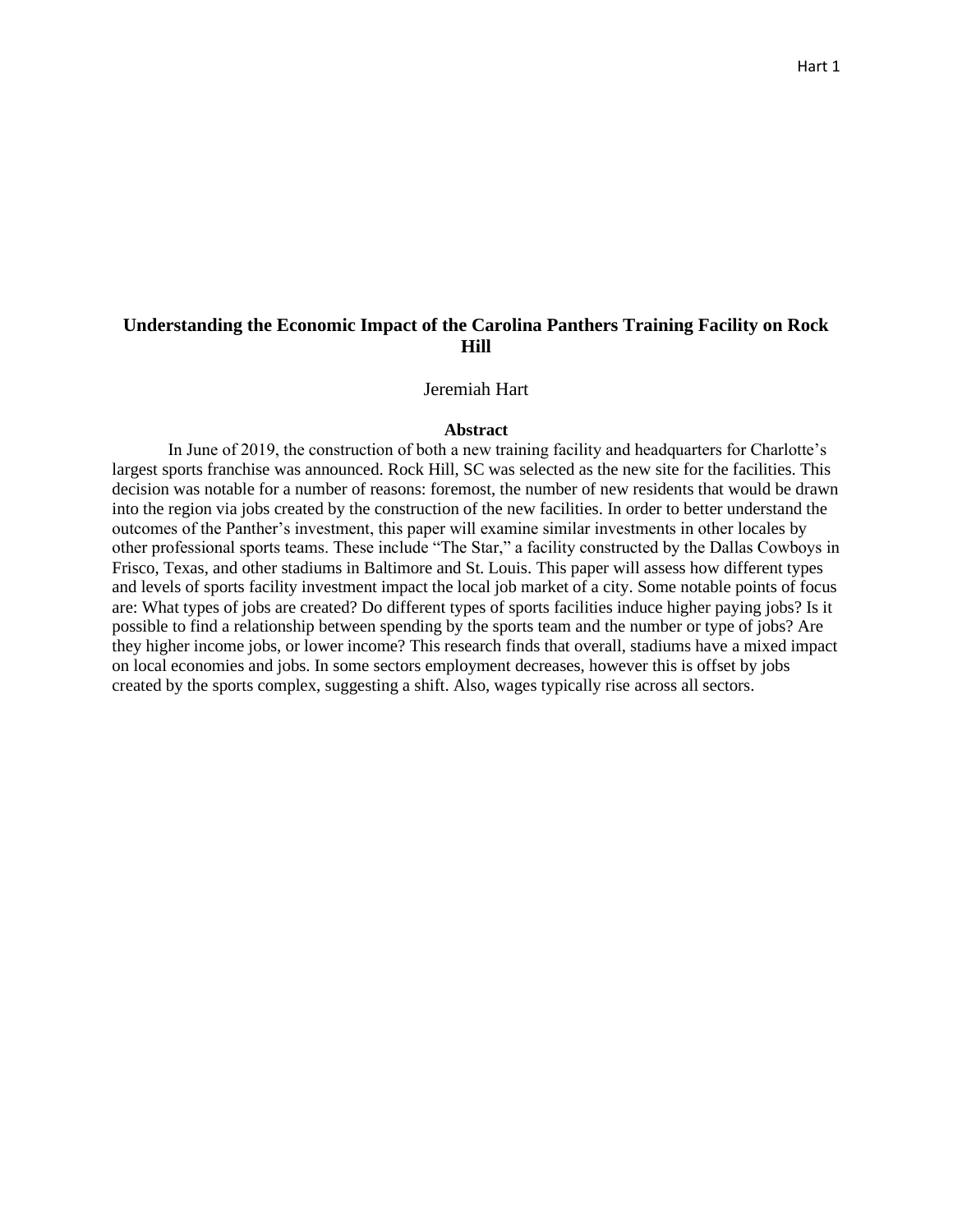Why do businesses build where they do? What factors motivate large, multinational firms to pick the location of their next headquarters? And why do some firms seem to build in smaller, less well known towns that may seem to have less to offer? The answer lies in a variety of factors. These include local markets, local workforces, and tax incentives, as well as the cost of building and logistical ease. While cities and towns cannot directly influence the fixed cost of constructing a new building or creating new infrastructure, they can induce businesses to build by reducing other costs, such as taxes or workforce training.

This practice of competing for large firms to build in a specific area, and in doing so create jobs and stimulate the economy, is known as Economic and Urban Development, and it is a crucial part of city and county governance. An example of this can be found in Minneapolis: The St. Louis Fed estimates that of the \$1.1 billion spent on the new U.S. Bank stadium, \$498 million was paid for by the state and city governments (Wolla). Zimbalist and Noll estimate that in 2005 alone, over \$7 billion was spent on new stadium developments, and this number has only increased (Zimbalist Noll). Rock Hill, South Carolina is one such city that has leveraged large scale economic and urban development programs to secure a large contract with a professional sports team, the Carolina Panthers. While there are some downsides, ultimately the external benefits of such a facility should improve the marketability and growth potential of Rock Hill.

## **Introduction**

According to the Greenville News, the Carolina Panthers are planning on not just expanding into Rock Hill, but also making it the site of their new headquarters. In addition to being the headquarters, the new development would also include a number of other amenities, namely, a large sports medicine facility, a hotel, as well as conference and other office space (Wilkinson). The project has been compared to similar developments by other teams, such as the Dallas Cowboy's "The Star" which is located in Frisco, Texas. Such a large undertaking would not have come to a smaller city like Rock Hill without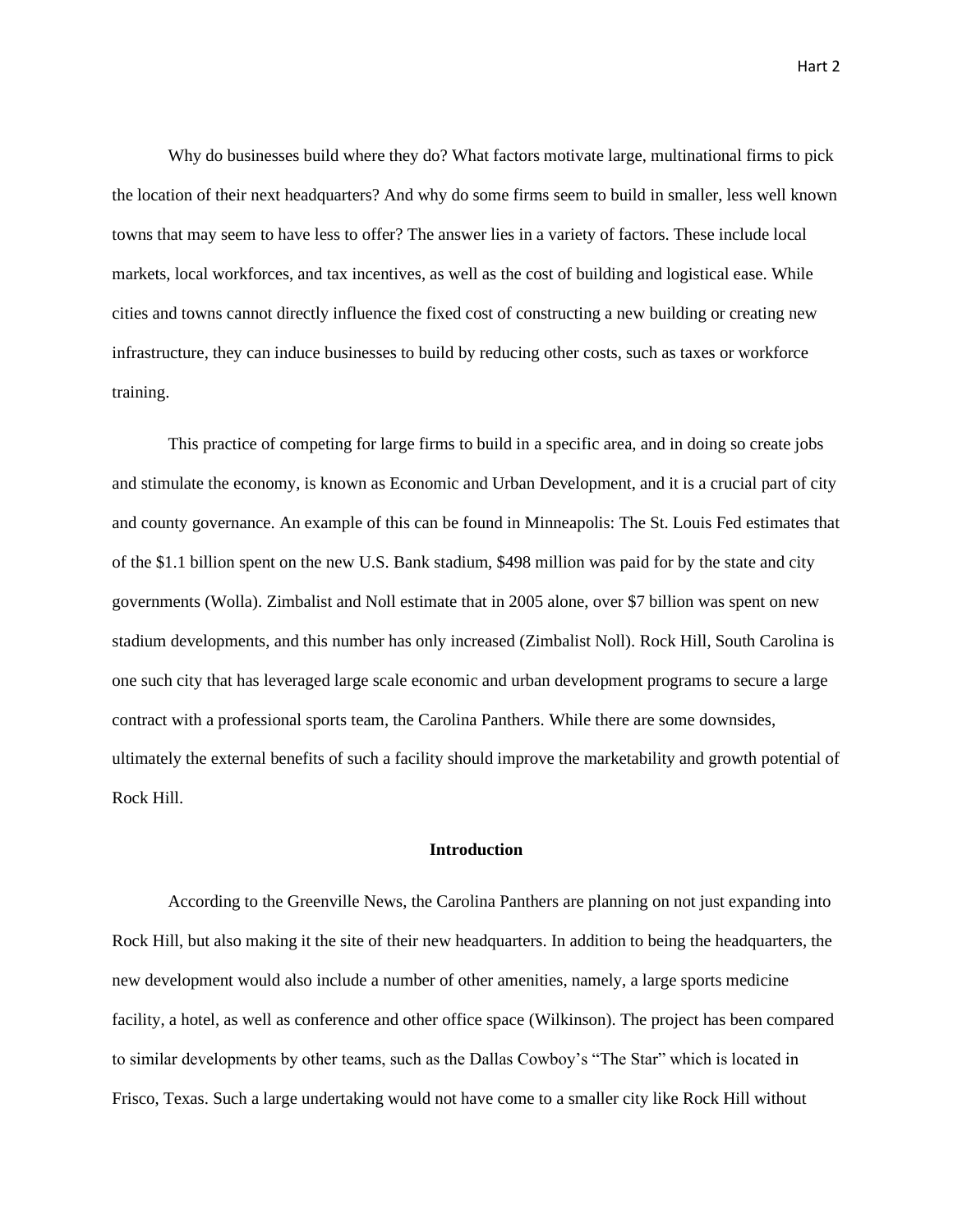serious incentives by the local government, after all, the Panthers are headquartered in Charlotte currently, where there are already an abundance of large headquarters. Thus, a tax incentive of \$115 million was negotiated to provide the Panthers with the proper motivation to relocate (Wilkinson). Such an offer is a large expenditure and would not be justified without a serious return on investment. This paper will examine the outcomes of other investments into large sports facilities by other sports teams and analyze how these investments impacted other small economies. This paper will focus on job creation and expenditure growth, and use the outcomes seen in other towns to estimate the outcomes likely for Rock Hill.

First, it is necessary to take a look at the impacts of the Panther's existing facilities, as these will be the most similar in composition to the new facility, as they are from the same organization. The first of these is the Panther's existing training camp in Spartanburg, South Carolina. According to visitspartanburg.com, the camp is hosted by Wofford College in the Gibbs Stadium. This has been an ongoing event since the founding of the team and their first season in 1995. Not only do the Panthers train there, the team also hosts special events and promotions that draw in consumers and help generate revenue for local businesses.

## **Background / Literature Review**

The Upstate Business Journal, a local publication, estimated that in 2017 alone, the training camp generated a \$13.24 million impact on the regional economy. The previous year, the amount generated was \$13.06 million. Over 100 thousand fans were counted in 2017, as well as in 2016. Of the \$13.24 million in 2017, \$10.76 million came in the form of direct spending, \$732,000 came in the form of local tax revenue, and \$2.37 million was generated in state level tax revenue (Jeter).

In terms of jobs created, in 2017 alone the training camp created over 260, more than in 2015 (174 jobs created) and 2014 (113 jobs created) (Jeter). These reports suggest, then, that even modestly sized investments and facilities can have noticeable effects on local spending and employment. While the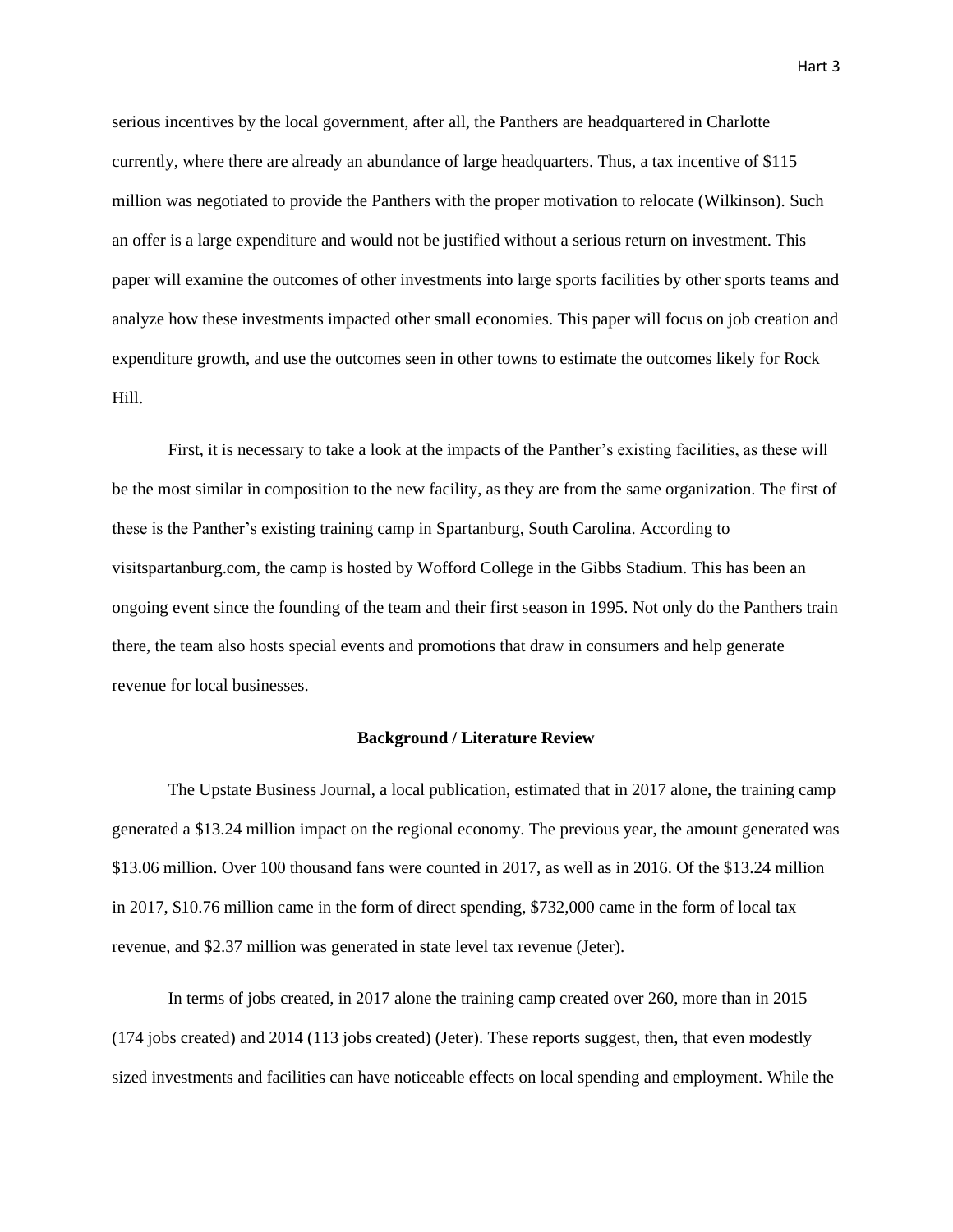266 jobs created in 2017 is not much compared to the total employment levels of the entire region, it is important to remember that this is simply scratching the surface of the true contribution of the Carolina Panthers' facility to the local economy. An example of hidden benefits could be that there are some jobs which would not be necessary without the influx of spending from the training camp. For example, many service based jobs such as servers, cooks, bartenders, and dishwashers would simply not be necessary without the large influx of consumers brought by the Carolina Panthers every year. In addition, the training camp may provide specialized jobs that would not have otherwise been available. For example,

local sports medicine jobs can be hard to find. However, by creating a demand for workers skilled at sports medicine and other training related fields, the Panthers' investment has allowed for growth in other areas that may draw workers from Spartanburg.

The Panther's training camp in Spartanburg serves as a useful analogue for what may be expected from a similar project in Rock Hill, however, this comparison is limited by the discrepancies in size between the two projects. There are a few conclusions that can be drawn, however. The first of these is that such an investment will bring in outside spending, that is, consumption by individuals who do not regularly spend in the local economy. The report by the Upstate Business Journal on the revenue generated by the Spartanburg facility indicates that a significant amount of spenders drawn in by the training facility were from out of state. Both Rock Hill and Spartanburg are located close to state borders, so it is reasonable to expect a similar development. In addition, the proposed Rock Hill facility will likely draw in more in-state residents as well, as it is larger and will have much more amenities, including a hotel. In particular, the planned hotel should incentivize an even higher percentage of travelers to spend in the local economy, generating further revenues in the form of direct expenditure and tax revenues.

Unfortunately, the Upstate Business Journal's report does not give the types of jobs created, or the level of compensation associated with them. This info is crucial to estimating the impact of the Panthers' training facility on Rock Hill's residents.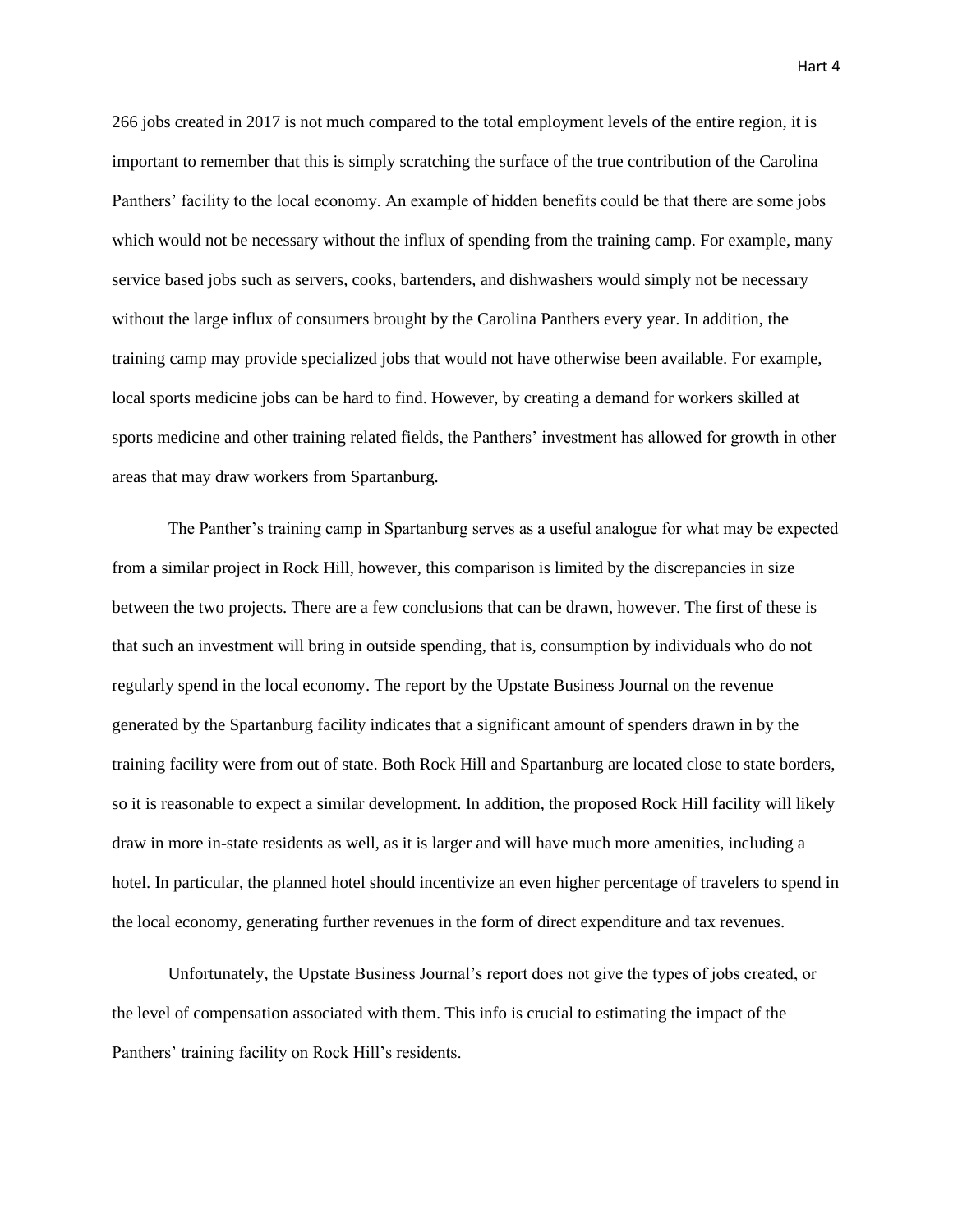A more detailed report was created for the city of Frisco, Texas by the Insight Research Corporation which provides empirical estimates for how a large NFL franchise can shape a community for the better. The report by Insight Research examines the Dallas Cowboys' current franchise headquarters complex. It was prepared before the complex was built and uses robust data to provide projections from 2013 until 2042 on how the new complex (the "Star") will stimulate the local economy.

The Star is an important source for understanding the impact the Panthers' new training center will have on Rock Hill because the two facilities share many attributes, in both their locale and composition. Both facilities posses or are planned to possess a large stadium capable of holding multiple thousands of people. Unlike a shared stadium space from a local college (like in Spartanburg), these complexes are invested in from the ground up. Therefore, a significantly higher start-up cost is present. Secondly, both campuses contain the franchise headquarters. This is important because it greatly influences the types and number of jobs created. Headquarters require that high paying executive, analyst, and coach jobs be available. Training facilities likely have coaches brought in from outside and will only need maintenance and basic medical jobs. Finally, both The Star and the proposed Panthers facility consist of multiple different attractions, not just a practice stadium. The Star maintains two large hotels and multiple shopping areas, while the Panthers facility is also expected to have a hotel. These qualities make The Star ideal for estimating the impact of the Carolina Panthers' move to Rock Hill.

A study of the construction of new stadiums in Baltimore and St. Louis found that an increase secondary spending in the form of hotel and retail consumption does not correlate with the construction of a new sporting facility. Indeed, negative effects have even been measured for employees in these sectors: on average, restaurant employees saw a decrease of \$162 annually. While small earnings gains were seen for employees in the Amusements and Recreation sector, these were likely associated with that fact that these employees make up the bulk of the jobs at the new stadium, which explains the small increase (Coates Humphreys 6). Thus, any spillover into existing jobs is likely negligible. Applying this to Rock Hill, which is smaller than most of the locations examined in existing literature, a slightly more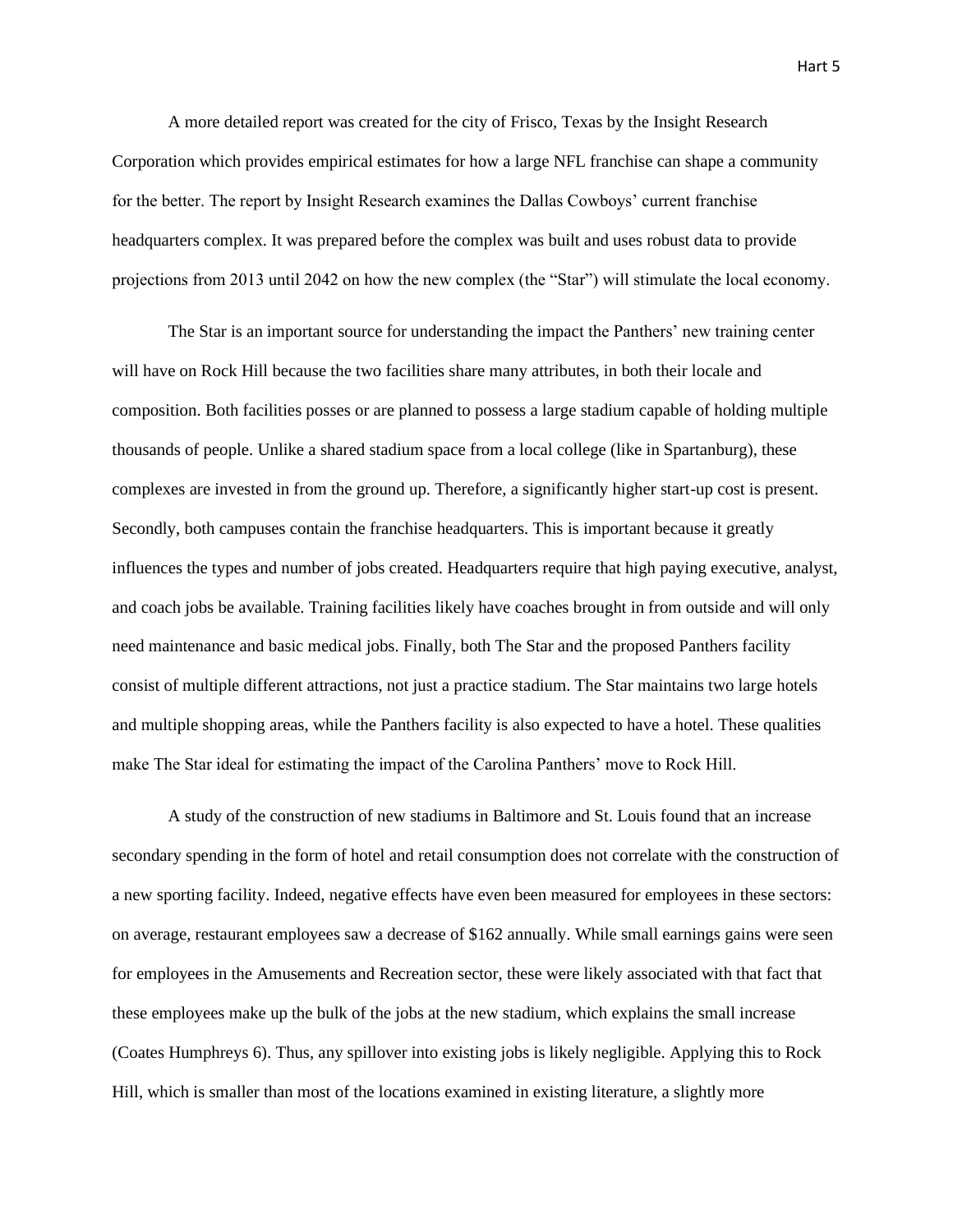substantial change may be observed. This is because Rock Hill has a smaller overall economy than St. Louis or Baltimore, therefore, the spending multiplier may be elevated because it is concentrated over a smaller variety of businesses.

Baade and Sanderson postulate that aggregate increases in local spending are one of the main drivers behind employment growth. However, they highlight that spending on sports stadiums merely crowds out other forms of spending, which in turn has no overall effect on the level of employment (Schwester 18). This is due to the substitution effect, where as one form of consumption becomes relatively cheaper, individuals will consume more of it, at the expense of other forms of consumption. In this case, recreational spending is cheaper at the stadium, so consumers will substitute towards this form of consumption. However, because this does not increase aggregate spending, no effect is measured on employment. This is an important insight because this principle applies to almost every city, including those like Rock Hill. Thus, even if effects of stadiums may be drowned out in larger cities, this provides evidence that a comparable outcome will arise in smaller regions like Rock Hill. Ultimately, employment may not rise as much as was predicted by the economic impact study for the Frisco Region because that study included all new jobs as "created", when in reality they may have just been transferred from one business to the new complex.

## **Descriptive Statistics**

Below is the estimated economic impact of each sector of The Star from 2013 until 2042. Insight defines this "impact" as "Economic impact is the benefit to the general economy of the entire Dallas Metropolitan Division (MD), derived using a multiplier series from the U.S. Bureau of Economic Analysis and generally referred to as the "economic ripple effect" of new money in circulation the regional economy." Therefore, it is money that would not have otherwise been spent. It is new revenue, not revenue that was detracted from other businesses in the region in favor of the new development.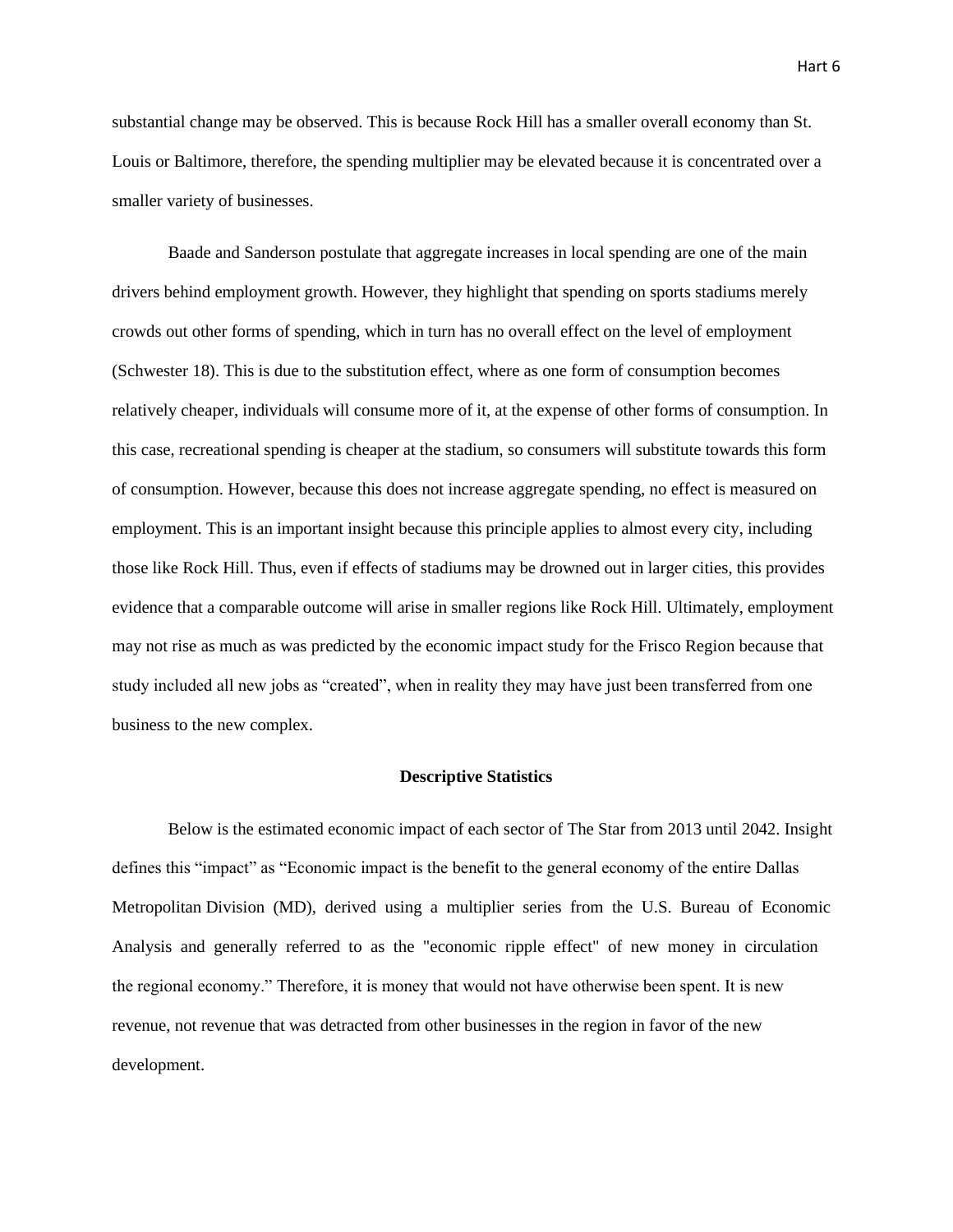

One of the most important metrics with which to measure the impact of the Star on Frisco is the estimate of the jobs created. The following chart details the estimates for job creation in various sectors of the economy. Direct employment denotes individuals directly employed at the new complex, for example, sports medicine staff, office workers, and maintenance crews, and also those employed during its construction. Indirect employment describes jobs created elsewhere that are necessary because of the new facility, for example, sales jobs created by an increase in the demand for Cowboys merchandise. According to the economic impact report, these estimates were derived from "a US BEA industryspecific multiplier for each type of business."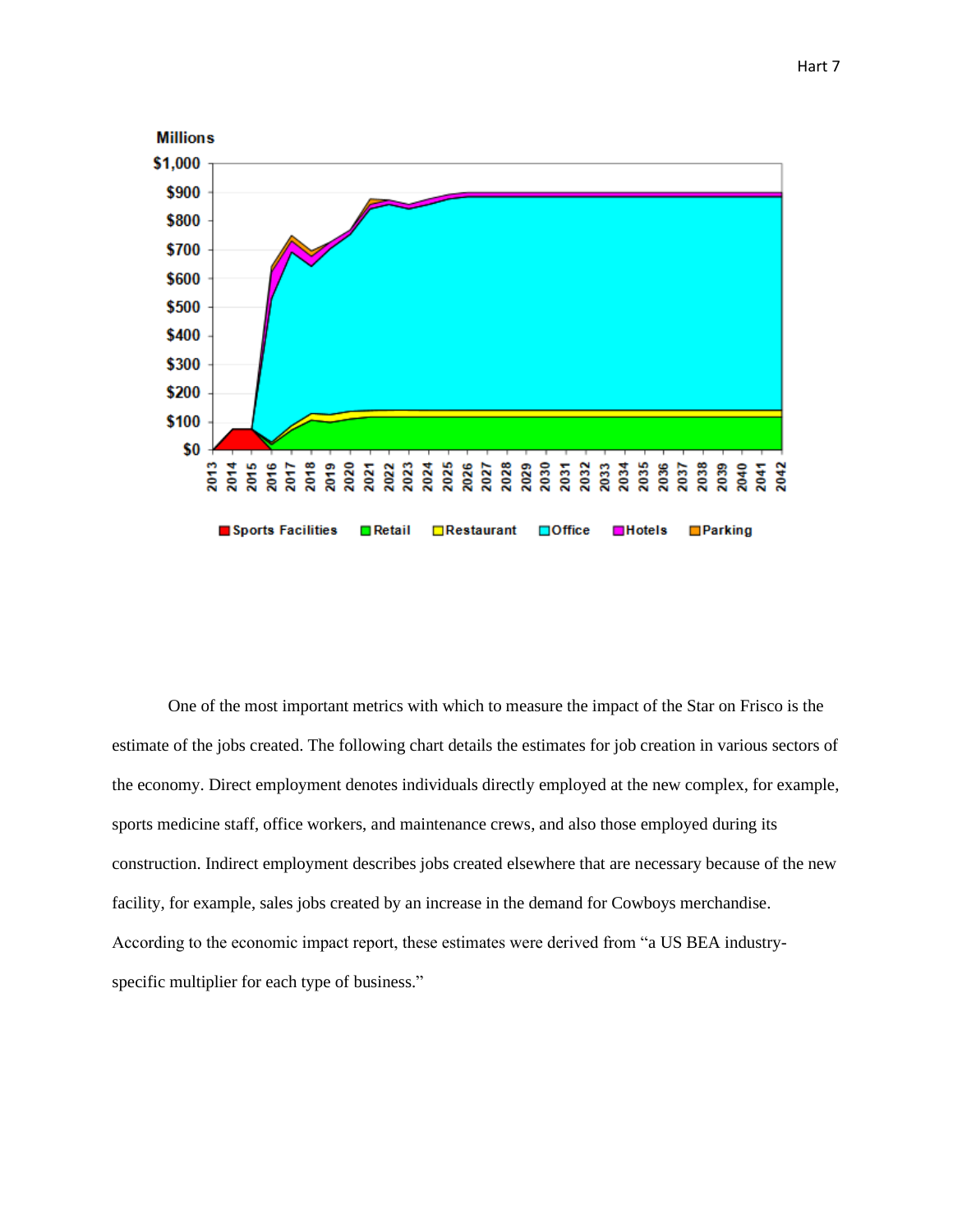

# **Project Azul Employment Impact Annual Job Growth Progression** 2013 through 2042

Initially, the only demand is for "Stadium Facilities Direct / Indirect." This is representative of the construction labor required to construct the massive facility. Most of these construction positions will likely be filled by workers already employed in construction jobs, however, it is probable that a multitude of construction jobs will be created, especially for such a complicated, diverse project. In addition, Indirect jobs created are a noticeable amount of this first surge in jobs. These are likely jobs in construction supply that were created by the large amount of raw materials necessary. While construction supply companies are not necessarily working directly on the facility itself, the revenue they are enjoying is directly related to the Star, and so they are included in the estimate of jobs created.

After the initial surge in Stadium Facilities Direct / Indirect there is another, much large surge. This is the product of the completion of the initial phase of the facilities, and the utilization of the office /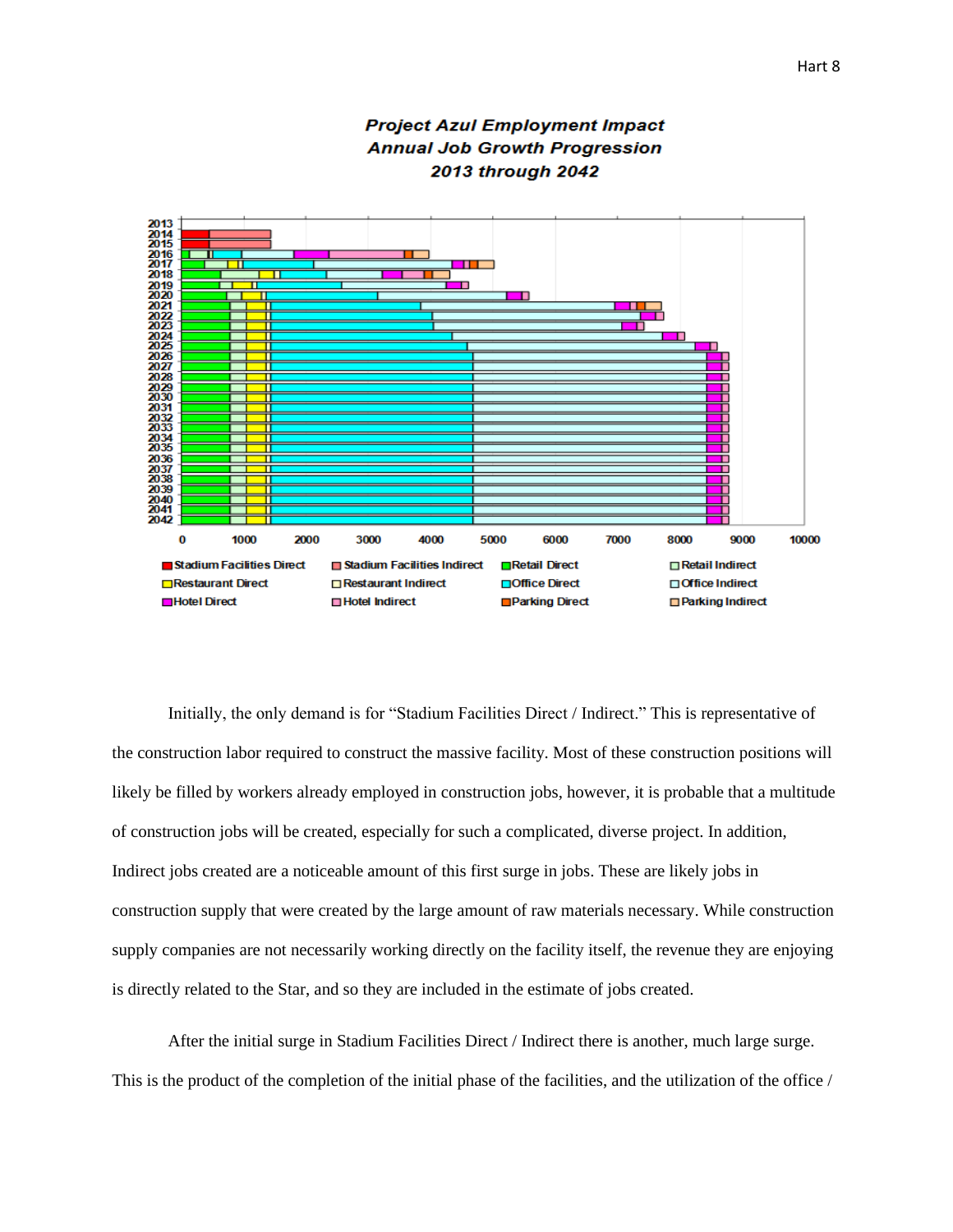hotel accommodations. Evidence for this is shown by the large proportion of jobs created in the Hotel Direct / Indirect and Office Direct / Indirect. Direct hotel and office jobs are the initial positions filled on the site of the Star itself, whereas the indirect jobs are an exogenous response to the new demand for commercial and hotel services from the Star. Retail is a smaller portion, but still noticeable. Shopping is not the priority of the Star, but it is a significant aspect. Parking jobs are also higher during this period, as parking facilities become operable.

After this initial surge, a drop is seen in 2018, before a surge the following years to maximum capacity for all sectors. This is caused by the completion of the remaining phases of the project and the subsequent fulfilling of all available retail, office, and hotel space. Note that while jobs in the direct sectors remain high during this period, indirect jobs also remain at an elevated level. This shows the ripple effect of such a large project. Initial investments lead to sustainable levels of increased demand at all strata of the local economy. Unfortunately, the report is not specific enough to gauge the income level of the jobs created, but the quantity alone is still noteworthy. In addition, it is notable how indirect employment is almost equal to the level of direct employment. A job created at the Star, at least in the office and retail sectors, is almost analogous in the long run to another job created elsewhere. In this way, the return on investment is much higher than it would be if the Star were simply a self-contained facility, such as a lone sports stadium. Stadium facility jobs are in the minority, and the indirect creation of these jobs is minimal. This is what separates the Star from other facilities that are simply new stadiums.

## **Lifetime Value of Stadium**

When examining the proposed impacts of a stadium, it is important to consider the rate at which structures / facilities become obsolete, and new construction becomes necessary to either revitalize an old complex and encourage new utilization, or to create a new complex to further serve the needs of the community. Coates and Humphries report that most literature agrees on an average useful life of a stadium at around 30 years. After this, the last ripple effects are exhausted and new capital investment is needed. However, an interesting trend has emerged in recent years. There has been a rise in the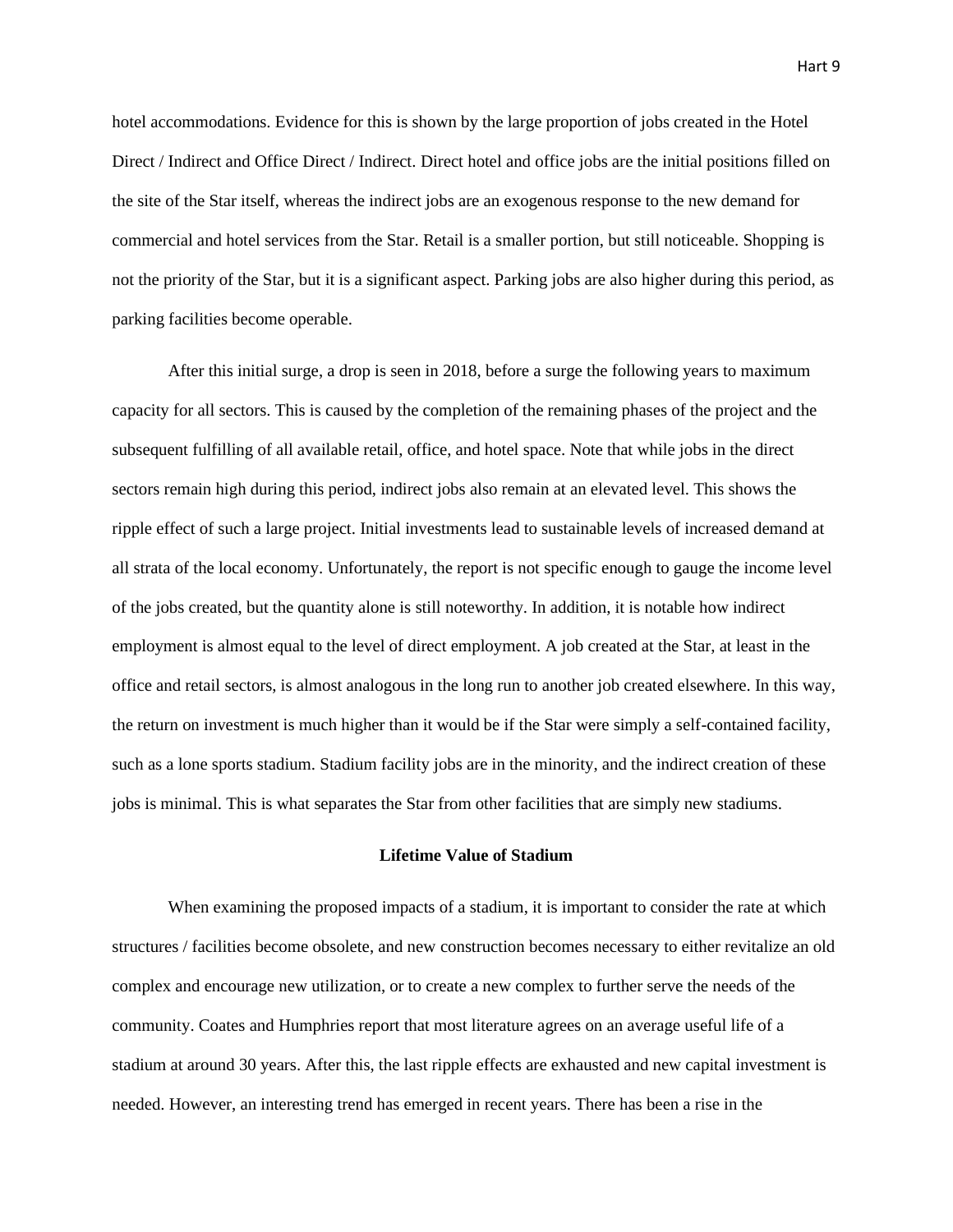construction of feature heavy stadiums, that is, facilities that contain the arena itself but also an array of other attractions such as office, retail, and dining space (Coates Humphreys 12). This is exemplified by both the Star and the proposed new facility for the Carolina Panthers. There is a twofold effect from the new manner of stadium construction. One aspect is that these stadiums bring in far higher revenues in direct and induced spending, as well as tax revenues. The downside, however, is that the success of these stadiums has contributed to ever more advanced and modern facilities being constructed, increasing competition and leading to a race of innovation between stadium owners, which greatly diminishes their competitive economic life (Coates Humphreys 13).

Fortunately for Rock Hill, the proposed Panthers complex is designed to be at the cutting edge of stadium technology. And while the main stadium for the Carolina Panthers will still be Bank of America Field, the Rock Hill facility still boasts an impressive number of features. It is doubtful that the facilities will become obsolete until well into the current 30-year average. The amount of office space within the facility, as well as the supporting investment in the city of Rock Hill that has been driven by the interest of the Carolina Panthers will ensure the continued use of the complex by the city, county, and Panthers for the foreseeable future. While it is not quite as large as the Star, it will have an analogous timeline in terms of longevity. Therefore, it is likely to be a driver of local investment for years to come.

## **Potential Downsides**

With every investment comes potential downsides. This project is no different. In "The Effect of Professional Sports on the Earnings of Individuals: Evidence from Microeconomic Data", Coates and Humphreys investigate the effect of a greater "sports atmosphere" in a city on wages. The wages studied were in sectors directly affected by the increased "sportization" of a city, that is, where the local economy pivots away from other sectors such as retail or manufacturing and focuses on recreation and amusements. Thus, this study will help capture the secondary effects of the Panthers training camp, which will inevitably increase Rock Hill's focus on sports even more.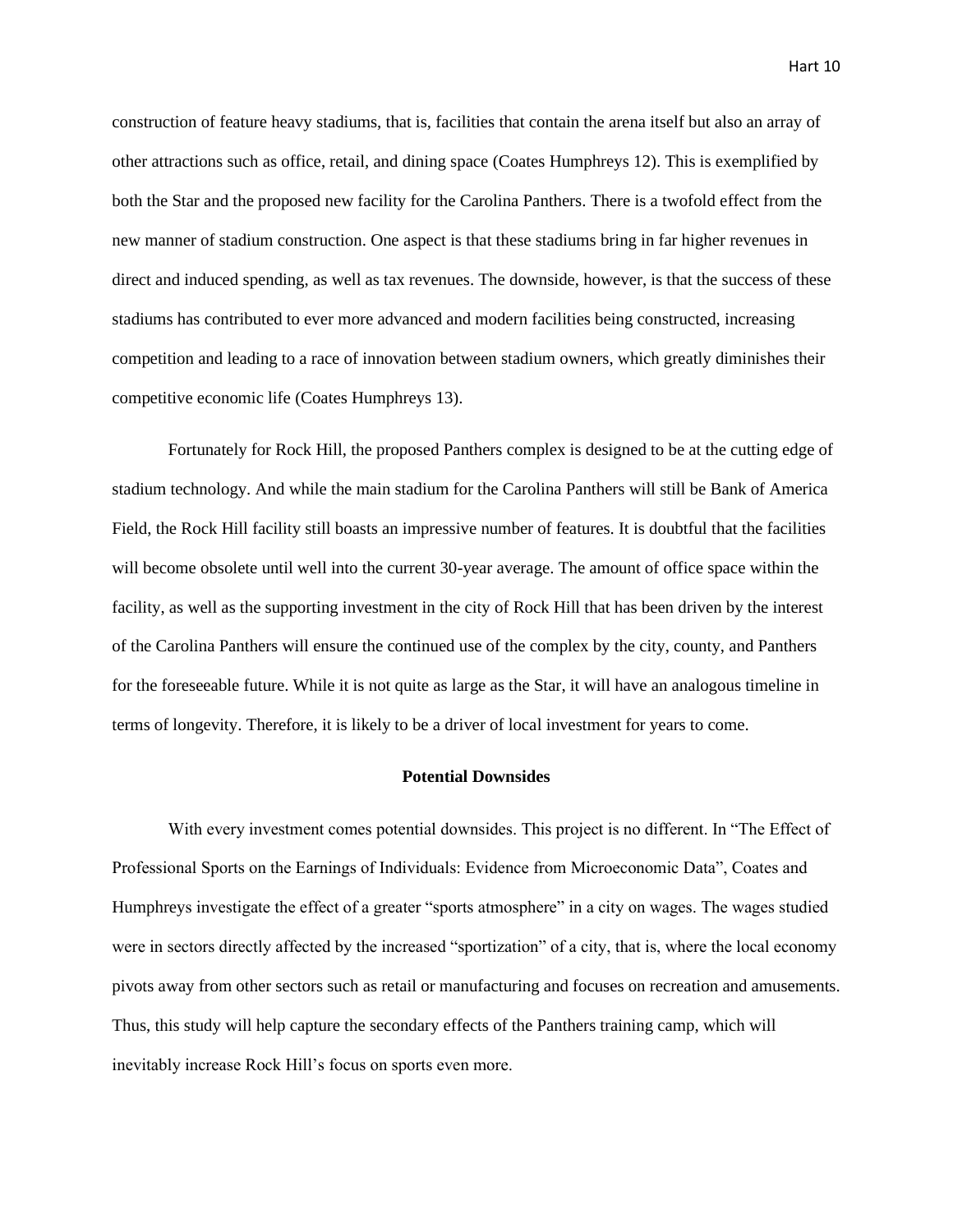| Model                             | <b>F-Statistic</b> | P-Value | Overall Impact |
|-----------------------------------|--------------------|---------|----------------|
| <b>Full Sample</b>                | 2.09               | 0.00    | $-0.0418$      |
| <b>Sports Related Occupations</b> | 17.27              | 0.00    | $-0.1708$      |
| <b>Hotel Employees</b>            | 2.96               | 0.00    | $-0.1674$      |
| Food Service Employees            | 15.98              | 0.00    | $-0.0928$      |
| Retail Employees                  | 12.37              | 0.00    | 0.1079         |

Table 4: F-Tests and Forecast Mean Impact on Earnings

As these results indicate, as a city increases in "sportiness" by 1 percent, we see an overall decrease in average weekly wages in the area by .04%. This effect is most pronounced for employees of Sports Related Occupations and Hotels. This runs contrary to the popular belief that these sectors will always benefit from an increase in demand brought about by focusing on sports in an economy. The reasoning behind this is that while before employees in these sectors might have enjoyed being employed by a monopoly, as more competitors move into the local economy, the businesses that previously enjoyed monopoly power must now adjust their wages in order to stay competitive. Thus, even the decrease in wages may still represent a positive move towards market power parity between buyers and sellers.

A similar study performed more recently by Jasina and Rotthoff finds similar outcomes. The results of those are presented below: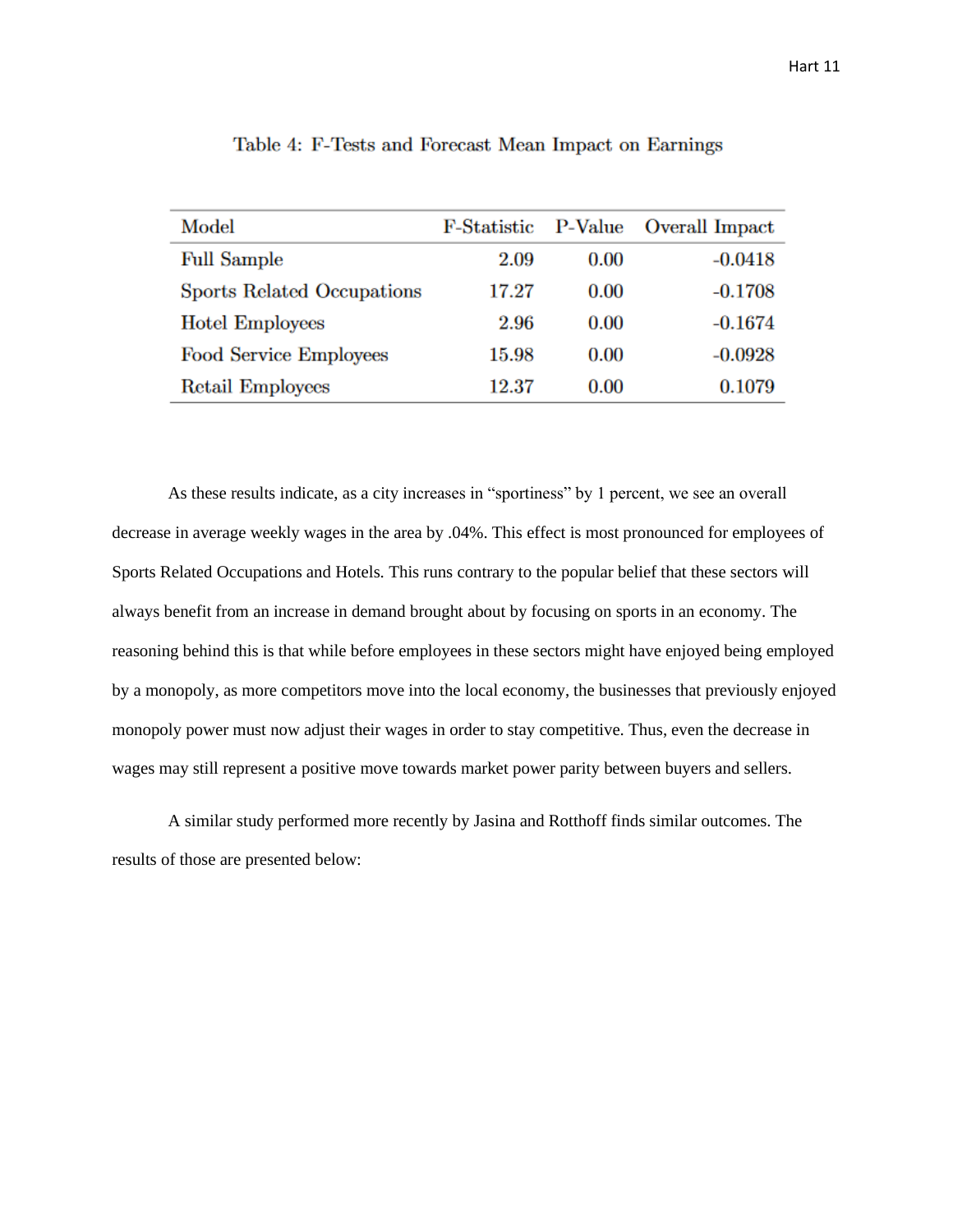| Har |  |  |
|-----|--|--|
|     |  |  |

| Average Wage per Employee                     |          |                 |          |           |          |          |
|-----------------------------------------------|----------|-----------------|----------|-----------|----------|----------|
|                                               | Clothing | <b>Drinking</b> | Food     | Hotel     | Liquor   | Total    |
| <b>MLB</b>                                    | 0.413    | $-1.843$        | 0.349    | $-0.854$  | 3.239    | 1.988    |
|                                               | (0.27)   | (1.10)          | (0.34)   | (0.30)    | (0.83)   | (0.83)   |
| <b>NBA</b>                                    | $-0.955$ | 1.058           | $-0.457$ | 0.324     | 0.21     | 0.608    |
|                                               | (1.13)   | (1.16)          | (0.80)   | (0.22)    | (0.09)   | (0.47)   |
| <b>NHL</b>                                    | $-4.081$ | 1.845           | $-0.838$ | $-11.124$ | $-2.881$ | $-8.339$ |
|                                               | (1.26)   | (0.52)          | (0.39)   | (1.86)    | (0.35)   | (1.64)   |
| <b>NFL</b>                                    | 4.006    | $-3.569$        | 2.053    | 2.804     | 1.83     | 2.717    |
|                                               | (0.92)   | (0.75)          | (0.70)   | (0.31)    | (0.16)   | (0.58)   |
| <b>FE</b>                                     | Yes      | Yes             | Yes      | Yes       | N/A      | Yes      |
| Joint Sig                                     | No       | No              | No       | No        | No       | No       |
| Absolute value of z statistics in perentheces |          |                 |          |           |          |          |

Absolute value of z-statistics in parentheses \* significant at 5% level; \*\* significant at 1% level

| Employment                                            |             |                 |             |           |             |            |
|-------------------------------------------------------|-------------|-----------------|-------------|-----------|-------------|------------|
|                                                       | Clothing    | <b>Drinking</b> | Food        | Hotel     | Liquor      | Total      |
| <b>MLB</b>                                            | 3085.464    | $-905.191$      | 14143.1     | 2543.024  | 39.198      | 55770.02   |
|                                                       | $(2.57)^*$  | (0.84)          | $(2.43)^*$  | (1.05)    | (0.24)      | (1.30)     |
| <b>NBA</b>                                            | 2360.039    | $-644.795$      | 2896.93     | 1358.418  | $-215.237$  | $-28221.6$ |
|                                                       | $(3.57)$ ** | (1.10)          | (0.89)      | (1.06)    | $(2.20)^*$  | (1.21)     |
| <b>NHL</b>                                            | $-2539.28$  | $-1095.35$      | 3577.842    | 2941.385  | 321.911     | 102174.1   |
|                                                       | (1.01)      | (0.48)          | (0.29)      | (0.57)    | (0.93)      | (1.13)     |
| <b>NFL</b>                                            | $-7482.31$  | $-5082.85$      | 45854.2     | 10798.15  | $-1568.97$  | $-6373.36$ |
|                                                       | $(2.19)^*$  | (1.67)          | $(2.76)$ ** | (1.41)    | $(3.31)$ ** | (0.08)     |
| FE.                                                   | Yes         | N/A             | Yes         | Yes       | N/A         | N/A        |
| Joint Sig                                             | Yes         | No              | Yes         | <b>No</b> | Yes         | No         |
| Absolute value of z-statistics in parentheses         |             |                 |             |           |             |            |
| * significant at 5% level; ** significant at 1% level |             |                 |             |           |             |            |

These results are consistent with other literature. While the impact of a new NFL stadium on employment was negative in some sectors, this most likely represents the move from people working in those sectors to people working in the new sectors augmented by the new stadium. In addition, most sectors saw an increase in wages, so those that remained in the job they had originally worked at were on average better off. Furthermore, it is important to keep in mind that the Panthers' new complex will have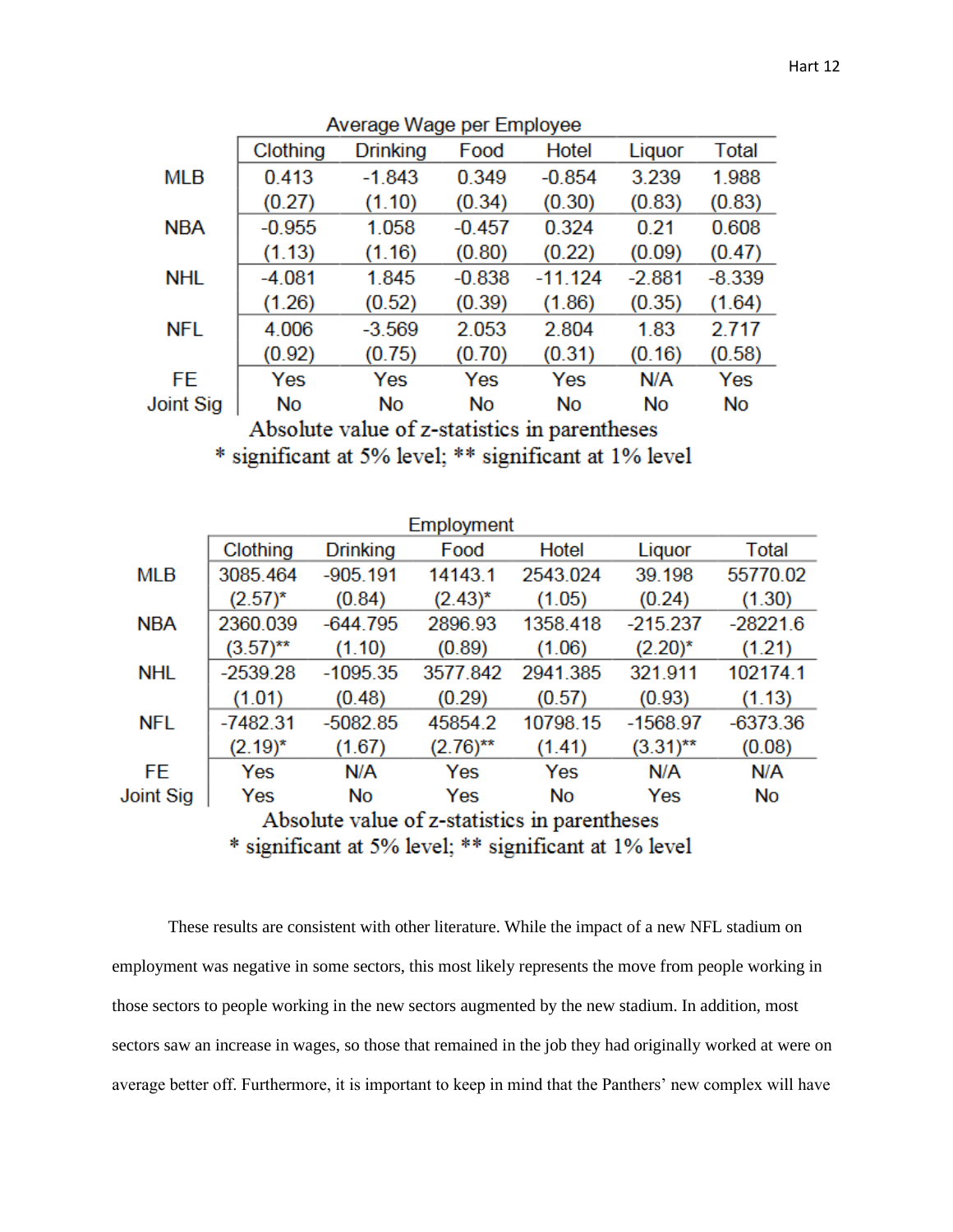much more office space than just a stadium, which should lead to even greater effects in terms of jobs and wages. While some sectors in Rock Hill will see a decrease in employment, this should be offset by the new jobs being offered, as well as the raise in wages. Overall, this could lead to a positive outcome for all.

#### **Results**

Economic development is not a perfect science. There will always be errors, inaccurate estimates, and biased calculations. There are billions given in tax breaks to professional sports franchises every year to facilitate the move or creation of a new complex in a specific city under the assumption it will lead to a net benefit. However, there are many instances where this is not the case. In fact, stadiums often have a negligible or even negative effect on the economy of the region where they are placed. According to Ben Bergman in "Are Pro Sports Teams Economic Winners for Cities?" if there was a sudden shutdown of every sports team in Chicago, the economic impact would be less that one percent, akin to a large shopping center at most (Bergman).

As negative as some results are, there is a significant offset the new Panthers complex can provide that will most likely outweigh the substantial downsides. These are the positive externalities a large, prestigious public structure brings to a city. In "Economic Impact Analysis of Sports Facilities and Events: Eleven Sources of Misapplication" Crompton describes these non-tangible externalities as "increased community visibility and enhanced community image." For example, when a city's sports team, that city becomes both more well-known and well-respected. This is the vehicle by which quality of life improvements may come about for residents. In addition, Crompton argues that the marginal improvement of a city's image is much larger for smaller cities than larger cities when a stadium is added (Crompton 23). Thus, for Rock Hill, this could lead to a major augmentation in the city's ability to market itself. If Rock Hill can use the relative renown of the Panthers to market itself more effectively, which the city assuredly will, then this can lead to significant improvements in external investment further in the future.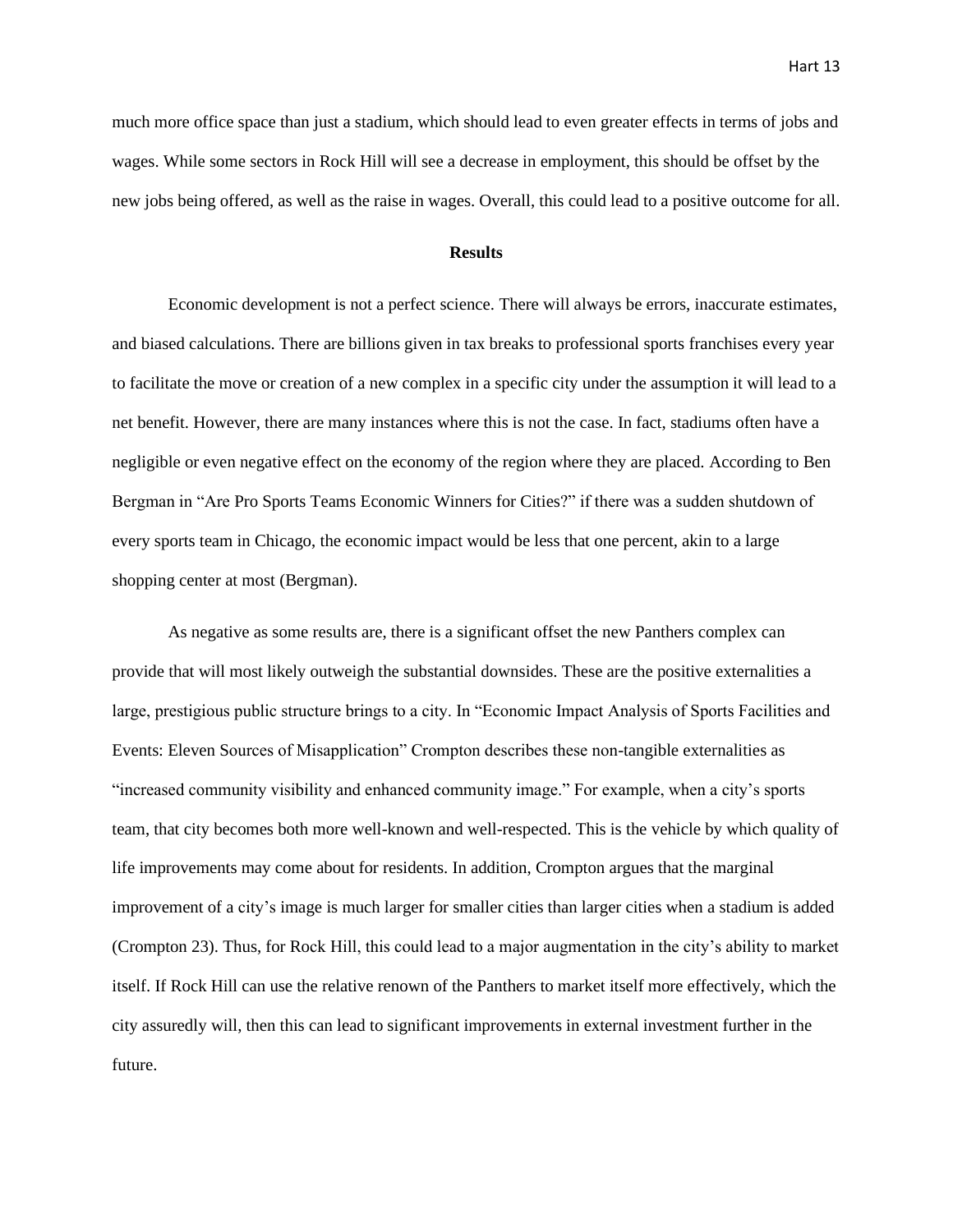In fact, that was already measured at the Panthers' previous training complex in Spartanburg, and observations by Siegfried and Zimbalist in "The Economics of Sports Facilities and Their Communities" corroborate this. According to the authors, "if…35 percent of the fans at a typical game in Fenway Park came from out of state, then each game would bring tens of thousands of dollars of new demand to the Boston metropolitan area." And "the experience of major league teams in the various sports suggests that the general range of fans from "out of the area" is from 5 to 20 percent" While the Panthers' practice games do not bring in quite as much revenue directly, they still bring in a large amount of spending from outside the area that absolutely would not have been spent there otherwise. these effects continue, and indeed they should even be amplified by the move, then Rock Hill can expect to see a significant uptick in revenue, which will be an enormous boon to the region.

### **Conclusion**

There are upsides and downsides to every major investment, and the Panthers' new training facility and headquarters relocation is no different. This project has the potential to bring in a significant amount of investment, revenue, and employment to Rock Hill, as well as establishing Rock Hill as one of the most well-known sports towns in the southeast. Research indicates effects lasting into the 2040s, with a widespread impact throughout the entire region. However, Rock Hill should be cautious to mitigate the downsides. Crowding out, in the form of spending and employment, is a major issue that should be addressed in order to protect residents. Furthermore, traffic will increase, and other infrastructure will be strained. Rock Hill has the capability to leverage this opportunity for years to come, it only requires that the city be proactive and responsible in its' decisions.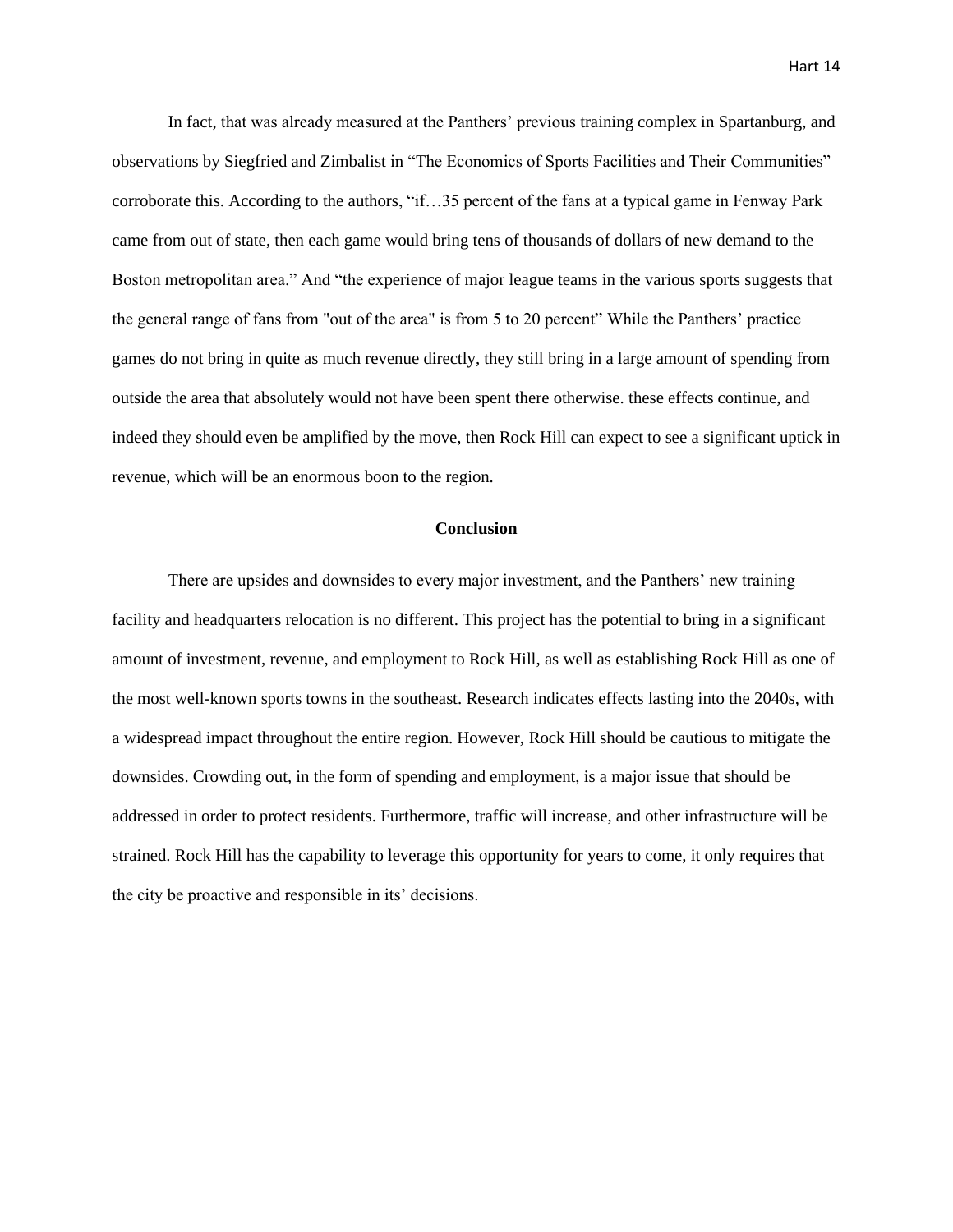## Works Cited

- Bergman, Ben. "Are pro Sports Teams Economic Winners for Cities?" *Marketplace.com*, Marketplace, 27 Apr. 2019, www.marketplace.org/2015/03/19/are-pro-sports-teamseconomic-winners-cities/.
- Coates, Dennis, and Brad Humphreys. "Professional Sports Facilities, Franchises and Urban Economic Development." *UMBC Economics Department*, Sept. 2014, pp. 1–30.
- Coates, Dennis, and Brad Humphreys. "The Effect of Professional Sports on the Earnings of Individuals: Evidence from Microeconomic Data" *UMBC Economics Department*, May. 2013, pp. 1–16.
- Crompton, John L. "Economic Impact Analysis of Sports Facilities and Events: Eleven Sources of Misapplication." *Journal of Sport Management*, vol. 9, no. 1, 1995, pp. 14–35., doi:10.1123/jsm.9.1.14.
- Insight Research. "Project Azul Economic, Employment and Tax Revenue Thirty-Year Impact Analysis 2013 through 2042." Texas, Allen, Aug. 2013.
- Jeter, John. "Study: Panthers Training Camp Had Record Economic Impact on Spartanburg in 2017." *Upstatebusinessjournal.com*, The Upstate Business Journal, 27 Oct. 2017, upstatebusinessjournal.com/economic-development/study-panthers-training-camp-recordeconomic-impact-spartanburg-2017/.
- Rotthoff, Kurt and John Jasina. (2008). The Impact of a Professional Sports Franchise on County Employment and Wages. International Journal of Sport Finance. 3. 210-227. "The Economics of Subsidizing Sports Stadiums"